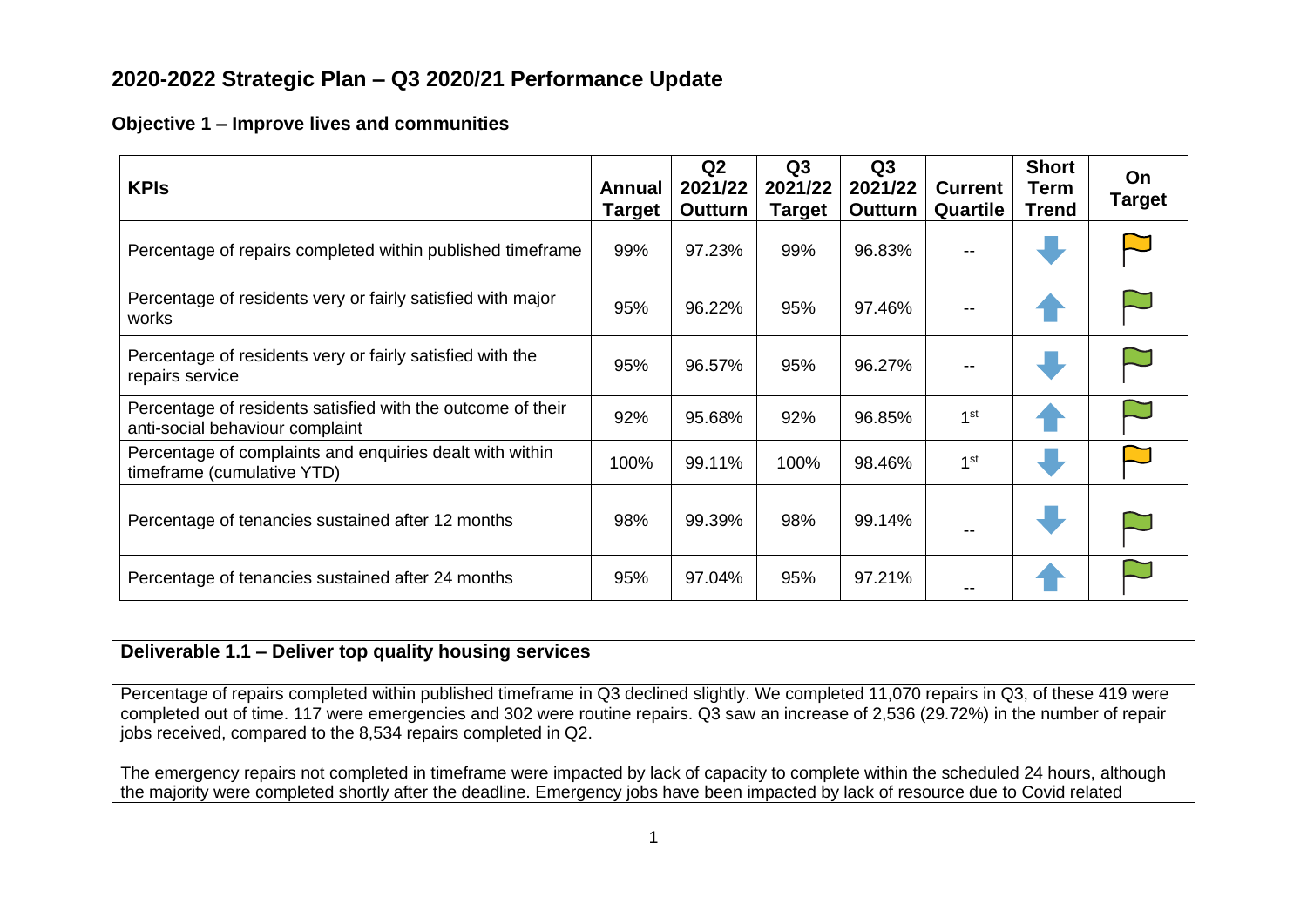absence and receiving a higher-than-normal number of emergency repairs, particularly after Christmas when we re-opened on 29<sup>th</sup> December. Some carpentry jobs were completed outside timescales but were later completed the same day by the on-call operative.

Routine repair completion times have also been impacted by a lack of resources due to Covid related absence and annual leave. We also saw an increase in guttering repairs and roof leaks which led to jobs being booked out of time due to lack of capacity. Changes have been implemented to the repairs system in January to add more reason codes for booking jobs out of time so we can better understand causes and proactively address the issues. Lack of operative capacity is the main issue, and we are contacting agencies for additional resources, but these are scarce across the sector.

In Q3 the percentage of residents satisfied with the outcome of their anti-social behaviour complaint improved. The Housing Management teams handled 131 ASB cases, closed 139 ASB cases and opened 99 new cases. Virtual court hearings via telephone conferencing continue and in-person hearings also now take place where necessary at the Plymouth Courts. During Q3 our in-house legal team attended 18 court hearings of which 9 were virtual hearings and 9 in person court hearings. Further hearings included 6 gas no-access hearings and Tozers our law firm progressed 1 court case.

Support to our residents, the community and partners continues in the Keyham neighbourhood with our attendance at the Community Recovery Co-ordination group meetings.

The Friends of Efford Marsh is a community group that look after this green space and is supported by PCH, Plymouth City Council and CLAW. The group were successful in obtaining a £10,000 grant from Pocket Parks which was used to create a new 'Welcome' arch, wildflower meadow, community orchard, sculptural seating and help for community events.

PCH had success in this year's RHS South West in Bloom Awards with the Notte Street Galleon commemorating the Mayflower 400 celebrations last year and was awarded a Level 5 Outstanding commendation. The Mayflower replica and the surrounding scenery was turfed and planted with an array of blossoming flowers. One of our Morley Court residents' garden was also recognised with a Level 5 Outstanding Commendation. Residents enjoyed further success with their community garden at Castle Street, as the Barbican Flats were awarded a Level 4 Thriving commendation.

#### **Deliverable 1.2 – Listen and respond to residents, staff and partners**

At the end of Q3 the performance for complaints and enquiries handled within timeframe has dropped slightly to 98.46%. There were seven cases at the end of Q3 dealt with out of time, with four of these cases being in Q3.

PCH hosted our first hybrid Resident Design Conference in October 2021. The event was attended by over 30 residents from PCH and Cornerstone as well as remotely from Magna Housing, Westward, LiveWest, Teign Housing and Coastline Housing.

In October 2021 we held an awards event to celebrate PCH being finalists in the TPAS Award 2021 for our PCH Connect programme that we developed to support residents during Covid lockdowns.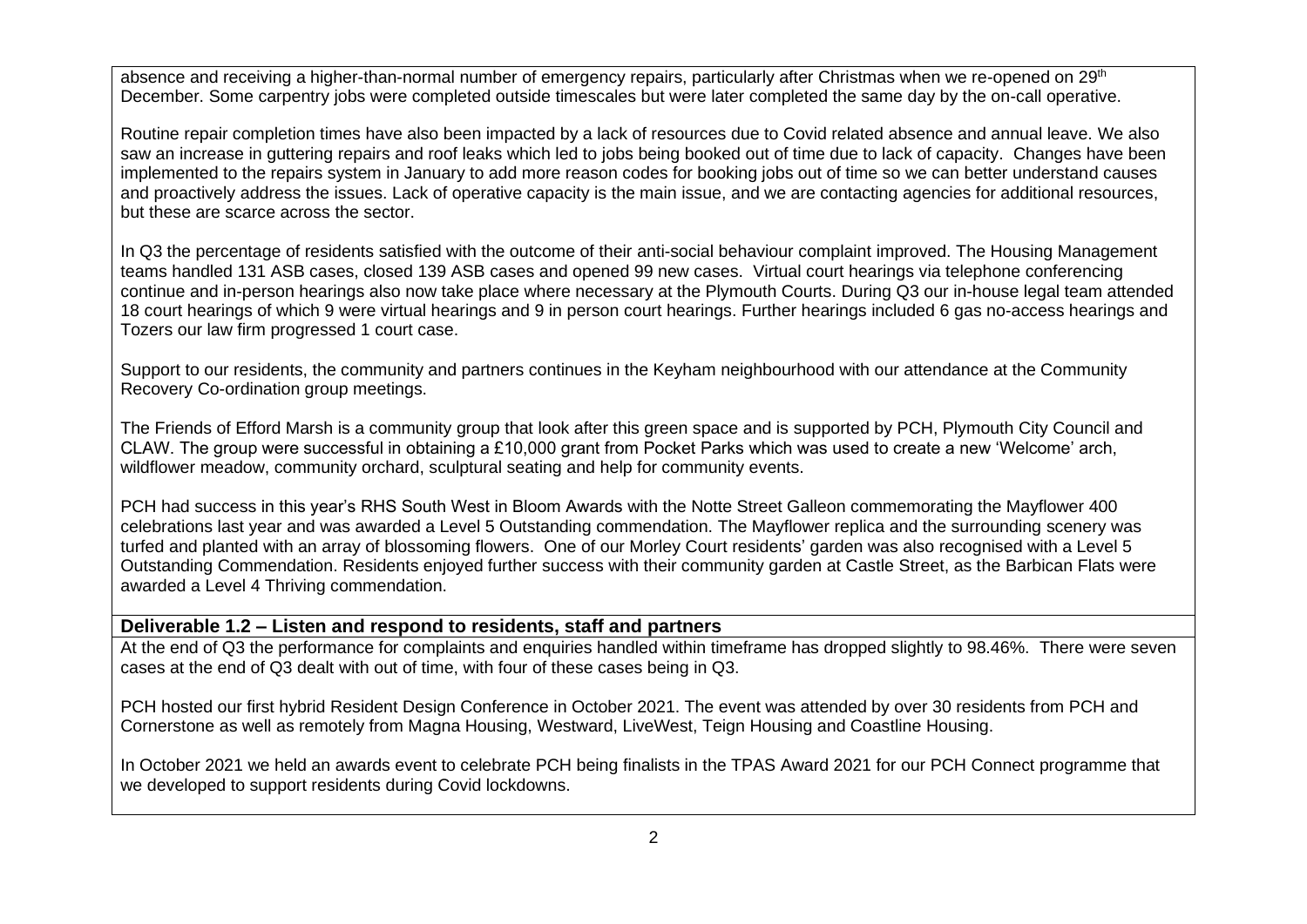A Resident Engagement Review has commenced and is being led by Campbell Tickell as part of the organisation's health checks.

We held a training session to support the Resident Review Group members design a survey to consult staff and residents on interactions with contractors. This culminated in a successful co-created survey delivered in October and November 2021 with 193 responses. The collated results are used to help the Resident Review Group form recommendations.

In November we supported The Resident Voice Index with their national consultation on how the pandemic has affected different communities. We will be continuing to work with them on future consultations. Further consultations include the Windmill Car Park development and the Communications Consultation Focus group.

Teams from PCH in partnership with Plymouth Argyle Community Trust, donated 20 Christmas hampers to families in Devonport.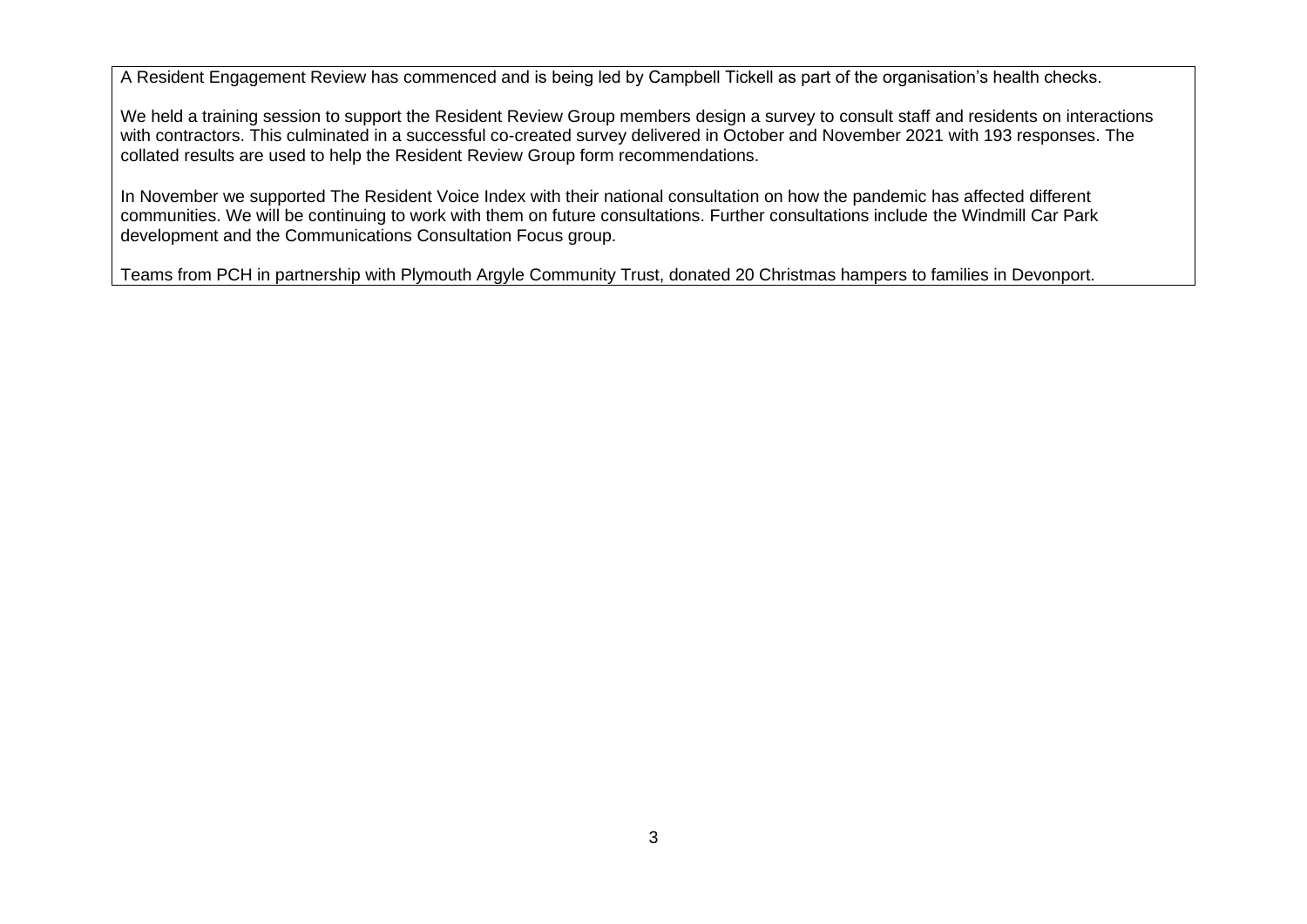#### **Objective 2 – Look after our homes**

| Deliverable 2.1 – Manage and improve our homes in the most effective way |  |
|--------------------------------------------------------------------------|--|
|--------------------------------------------------------------------------|--|

| <b>KPI</b>                                                                 | Annual<br><b>Target</b> | Q <sub>2</sub><br>2021/22<br>Outturn | Q <sub>3</sub><br>2021/22<br><b>Target</b> | Q <sub>3</sub><br>2021/22<br><b>Outturn</b> | <b>Current</b><br>Quartile | <b>Short</b><br>Term<br><b>Trend</b> | On<br><b>Target</b> |
|----------------------------------------------------------------------------|-------------------------|--------------------------------------|--------------------------------------------|---------------------------------------------|----------------------------|--------------------------------------|---------------------|
| Average number of days to re-let routine void<br>property                  | 20 days                 | 47.49                                | 20 days                                    | 46.11                                       | 4 <sup>th</sup>            |                                      |                     |
| Rent lost due to voids as a percentage of annual<br>debit (void rent loss) | 0.8%                    | 0.71%                                | 0.8%                                       | 0.66%                                       | $1$ st                     |                                      |                     |
| Current tenant rent arrears as a percentage of<br>annual debit             | 2%                      | .65%                                 | 2%                                         | 2.02%                                       | 2 <sub>nd</sub>            |                                      |                     |

The number of voids at the end of the period has reduced to 69 at the end of December, compared to a starting point of 110 at the beginning of the financial year.

The average year-to-date re-letting time for routine voids has reduced but is still above the interim internal target of 40 days at the end of December 2021, although the in-month figure for December was 37.55 days which is a good improvement. A contributing factor to the higher turnaround time was that two properties required intensive shortlisting over a long period of time due to sensitive letting criteria applied.

The in-quarter figure for the average re-letting time in October to December was 42.93 days which is lower than the year-to-date position.

We are in the process of completing our voids review where we are working on ways to improve the voids performance. At present we are focusing on the tenancy termination process, in particular transfers, ensuring we work with tenants at the earliest stage possible through the termination process to reduce void loss and improve turnaround times. We are also looking at the lettings process as part of the review.

The project works at the Mount Wise Towers are now finished and the contractor is no longer on site. There are some minor snagging items to complete that are being followed up.

External health-checks are being undertaken across several service areas of the organisation. We have recently appointed Ark Consultancy to undertake a review of our Asset Management Strategy, to help us ensure we are fully prepared for the next five years, with a strategy that serves our customers and delivers the values of PCH. A health-check of the asset management function is underway and being led by the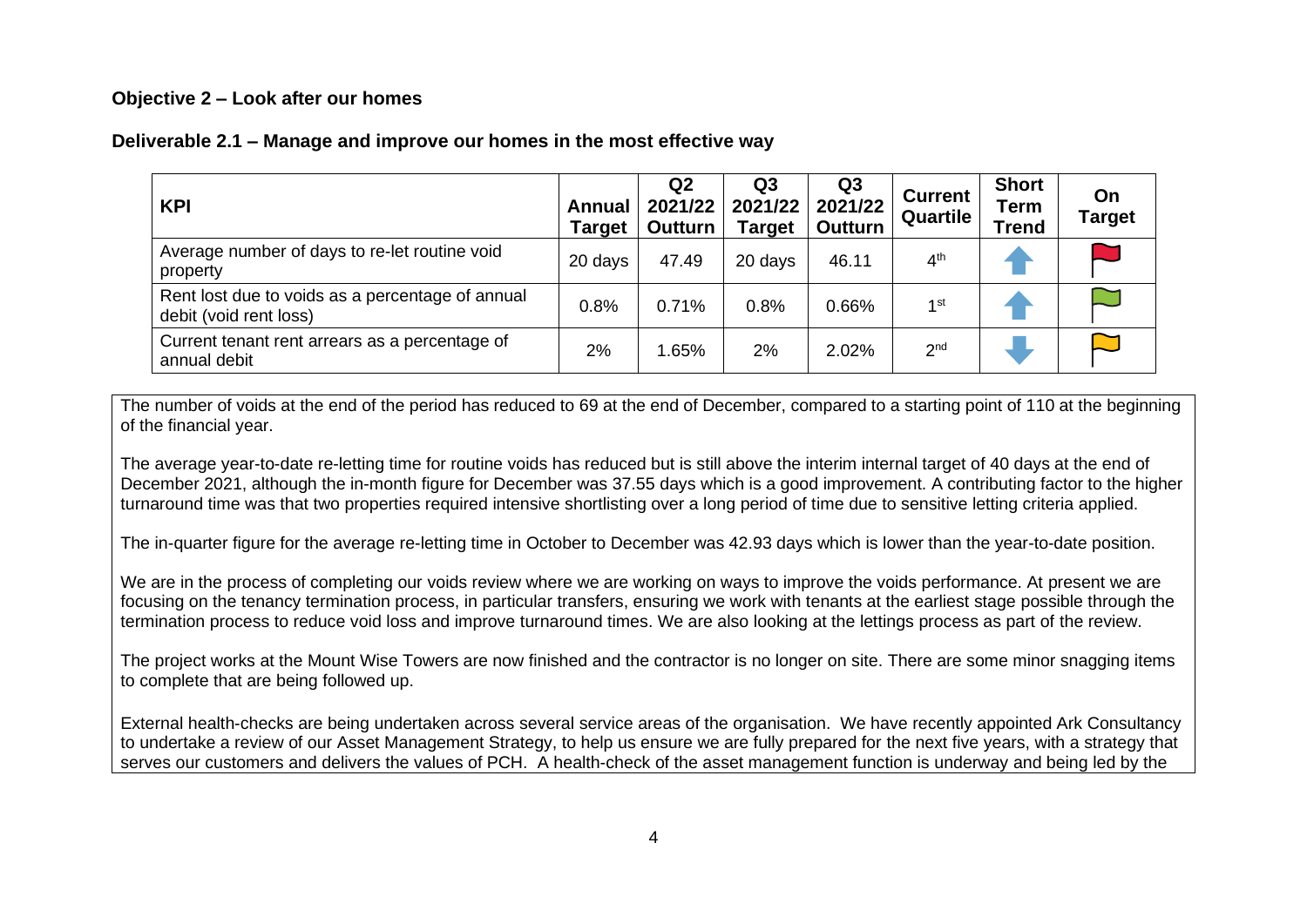Housing Quality Network, looking at the current state of play with the service provision across areas such as repairs, major works, and cyclical maintenance.

PCH won four awards at the 2021 Abercrombie Awards hosted by Plymouth City Council to celebrate the role of groups, architects, designers, and companies in shaping the city. PCH was awarded the **'Best New Building'** for our Passivhaus development at Primrose Park for our highly innovative homes which meet the world's leading low-energy building standard. Primrose Park also picked up a Commended award in the new category of **'Best Response to the Climate Emergency'** as the homes demonstrated their excellent thermal performance, making energy bills extremely low and reducing carbon emissions required to heat homes. Phase 3 of the North Prospect regeneration picked up a **Highly Commended award**. PCH also received the Judge's **'Special Award'** for the recladding project at the Mount Wise Towers in Devonport. PCH also sponsored the main Abercrombie Award which deservedly went to the Box which has had a huge impact on the city, gaining national recognition.

The current rent arrears performance for December 2021 was slightly over the target of 2% at 2.02%. However, with the rent-free week falling on the week after the December reporting week, the performance was back within target by the following week, and January's reported performance is due to be within target. The December figure is also better than the December 2020 performance, showing that the arrears have reduced over that 12-month period. At the end of December 2021, the number of tenants claiming Universal Credit was 4,414, an increase of 92 over the quarter. The Financial Inclusion Officers had 77 active cases open.

#### **Deliverable 2.2 – Keep residents safe and warm**

| <b>KPI</b>                                                   |                    |           |                     | <b>Annual</b><br>Target | Q <sub>2</sub><br>2021/22<br><b>Outturn</b> | Q2<br>2021/22<br><b>Target</b> | Q <sub>3</sub><br>2021/22<br><b>Outturn</b> | <b>Current</b><br>Quartile | <b>Short</b><br>Term<br>Trend | On<br>Target        |
|--------------------------------------------------------------|--------------------|-----------|---------------------|-------------------------|---------------------------------------------|--------------------------------|---------------------------------------------|----------------------------|-------------------------------|---------------------|
| Percentage of homes with an energy rating of C and above     |                    |           |                     | <b>New</b>              | 70.99%                                      | $\qquad \qquad -$              | 71.19%                                      | $- - -$                    |                               |                     |
| <b>Energy Efficiency Rating</b>                              |                    |           |                     |                         |                                             |                                |                                             |                            |                               |                     |
| <b>Number of homes</b>                                       | $\mathsf{A}$<br>95 | B<br>1810 | $\mathbf c$<br>8080 |                         | D<br>3806                                   | Е<br>194                       | F<br>13                                     |                            | G<br>$\overline{2}$           | <b>No EPC</b><br>25 |
| Percentage of<br>homes                                       | 0.68%              | 12.91%    | 57.61%              |                         | 27.14%                                      | 1.38%                          | 0.09%                                       |                            | 0.01%                         | 0.18%               |
| Percentage of homes with a valid landlord's gas safety check |                    |           |                     | 100%                    | 99.92%                                      | 100%                           | 99.90%                                      | 4 <sup>th</sup>            |                               |                     |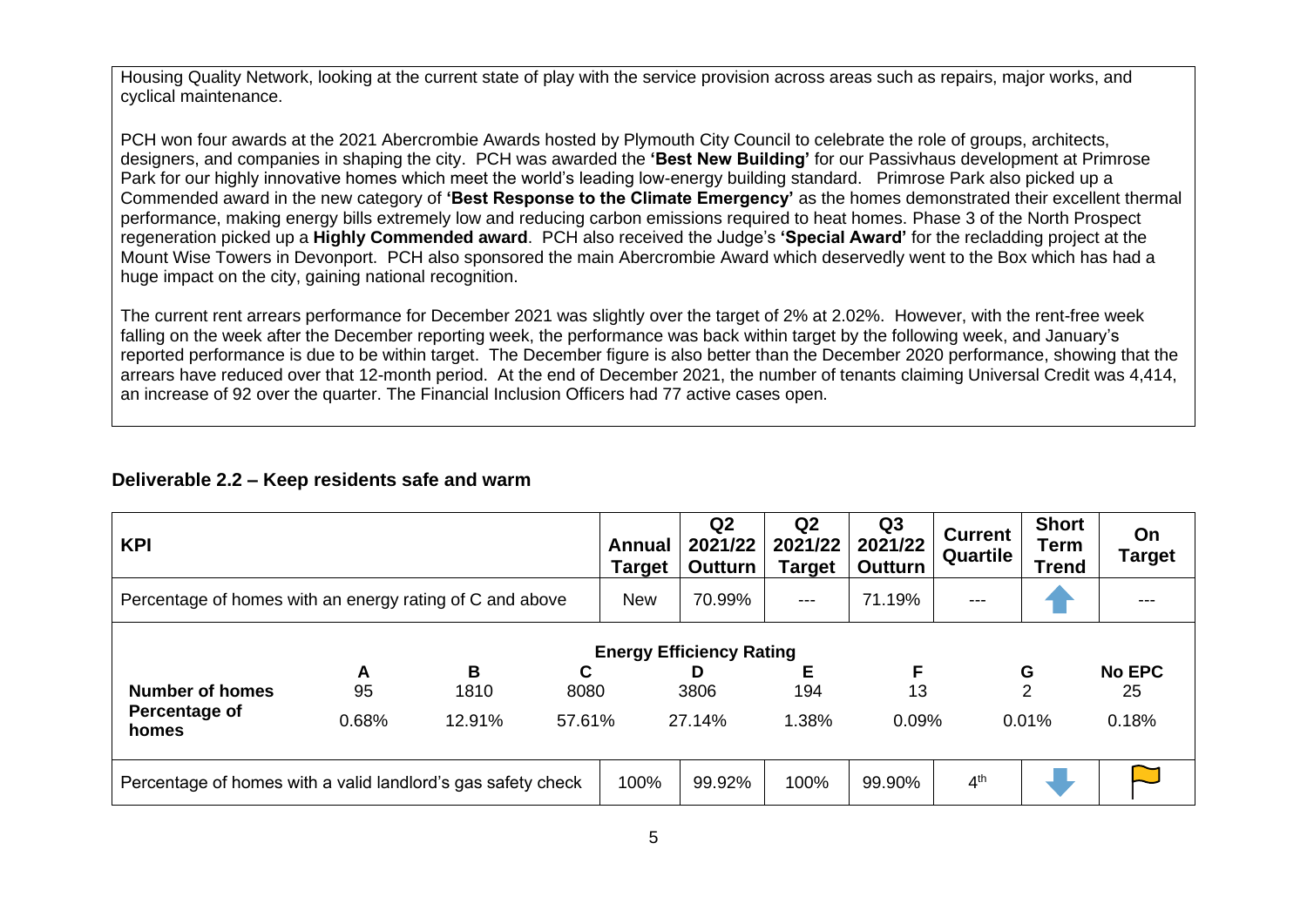| Number of homes without a valid gas safety check                                                                                                                                                                                                                                                                                                      |                                | 11                              |                                | 14                              |                            |                                             |                     |  |  |  |
|-------------------------------------------------------------------------------------------------------------------------------------------------------------------------------------------------------------------------------------------------------------------------------------------------------------------------------------------------------|--------------------------------|---------------------------------|--------------------------------|---------------------------------|----------------------------|---------------------------------------------|---------------------|--|--|--|
| The number of properties without a valid gas safety certificate has increased by three since the end of the previous quarter, of which:<br>Three have been completed.<br>Five are awaiting a court hearing.<br>Four are with the legal team for progressing.<br>One has a court order.<br>One is still going through the initial no-access procedure. |                                |                                 |                                |                                 |                            |                                             |                     |  |  |  |
| <b>KPI</b>                                                                                                                                                                                                                                                                                                                                            | <b>Annual</b><br><b>Target</b> | Q2<br>2021/22<br><b>Outturn</b> | Q3<br>2021/22<br><b>Target</b> | Q3<br>2021/22<br><b>Outturn</b> | <b>Current</b><br>Quartile | <b>Short</b><br><b>Term</b><br><b>Trend</b> | On<br><b>Target</b> |  |  |  |
| % Properties with a valid 10-year electrical test                                                                                                                                                                                                                                                                                                     | 100%                           | 100%                            | 100%                           | 100%                            |                            |                                             |                     |  |  |  |
| % Properties with a valid 5-year electrical test                                                                                                                                                                                                                                                                                                      | 100%                           | 96.58%                          | 100%                           | 97.70%                          | $- - -$                    |                                             |                     |  |  |  |
| Number of properties without a valid 5-year test<br>322<br>479<br>---<br>$---$<br>---                                                                                                                                                                                                                                                                 |                                |                                 |                                |                                 |                            |                                             |                     |  |  |  |
| Of the 322 properties without a valid 5-year test certificate, 113 are No Access cases. Additional temporary resources have been engaged in<br>January to assist in gaining access to properties, this will see a reduction in numbers over the coming months.                                                                                        |                                |                                 |                                |                                 |                            |                                             |                     |  |  |  |
| Statutory fire risk assessments completed vs programme                                                                                                                                                                                                                                                                                                | 100%                           | 100%                            | 100%                           | 100%                            |                            |                                             |                     |  |  |  |
| Number of properties with fire safety actions overdue                                                                                                                                                                                                                                                                                                 | ---                            | 109                             |                                | 108                             |                            |                                             |                     |  |  |  |
| 2 - Fire team<br>106 - Leasehold doors of which, 26 with legal, a further 2 awaiting doors to be fitted<br>10 Overdue actions completed in month<br>23 Actions became overdue in month                                                                                                                                                                |                                |                                 |                                |                                 |                            |                                             |                     |  |  |  |
| Legionella – number of risk assessments done in void<br>properties (in-quarter)                                                                                                                                                                                                                                                                       | ---                            | 54                              |                                | 33                              |                            | ---                                         |                     |  |  |  |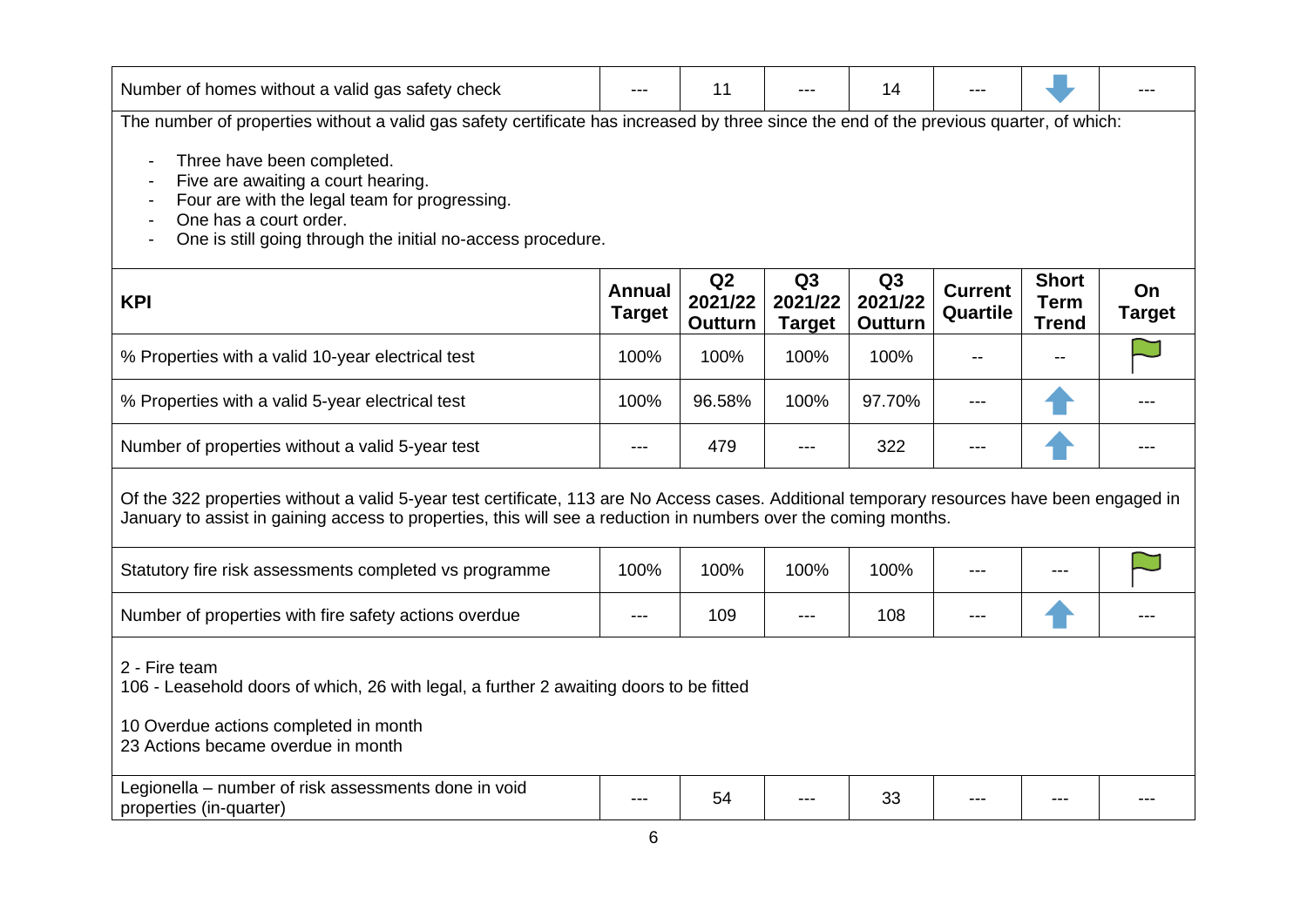| Legionella – number of risk assessment reviews done in void<br>properties (in-quarter)                                       |                                | 88                                          |                                            | 107                             |                            |                                      |                     |
|------------------------------------------------------------------------------------------------------------------------------|--------------------------------|---------------------------------------------|--------------------------------------------|---------------------------------|----------------------------|--------------------------------------|---------------------|
| Legionella – number of general needs risk assessments done<br>(prioritised by tenants with vulnerabilities) (cumulative YTD) | 500                            | 194                                         | 375                                        | 540                             |                            |                                      |                     |
| Legionella – number of communal system risk assessment<br>reviews done (incl. supported housing) (in-quarter)                |                                | 9                                           |                                            | 0                               |                            |                                      |                     |
| Legionella - number of non-compliant properties                                                                              | $\mathbf 0$                    | 3                                           |                                            | 2                               |                            |                                      |                     |
|                                                                                                                              |                                |                                             |                                            |                                 |                            |                                      |                     |
| <b>KPI</b>                                                                                                                   | <b>Annual</b><br><b>Target</b> | Q <sub>2</sub><br>2021/22<br><b>Outturn</b> | Q <sub>3</sub><br>2021/22<br><b>Target</b> | Q3<br>2021/22<br><b>Outturn</b> | <b>Current</b><br>Quartile | <b>Short</b><br>Term<br><b>Trend</b> | On<br><b>Target</b> |
| Legionella – checks on block communal water services                                                                         |                                | 562                                         |                                            | 518                             |                            | ---                                  |                     |

The Legionella general needs risk assessment target of 500 assessments was achieved at the end of December. Going forward the team have pro rata around 42 per month planned for the rest of the financial year.

There are two non-compliant blocks, 1 at Ringmore Way and 1 at Kinnaird Crescent due to water heater faults or complete failures highlighted on routine monitoring. Both water heaters have since been replaced and the blocks are now compliant.

There is a new measure for percentage of required checks completed, and this has been included following the release of the HouseMark Building Safety Research Report during Q3. The percentage shortfall is due to no-access in flats for cyclical servicing in the supported housing blocks and the Beacon, subsequently access is to be attempted month on month. The team is working with Housing with Support to facilitate access where possible. Investigations are being undertaken to ascertain whether entry can be gained to long term no-access properties using the scheme master keys subject to suitable procedure and controls.

| Asbestos management – percentage of homes with an<br>asbestos management plan                | 100% | 99.97% | 100%    | 99.98% | $---$   |  |
|----------------------------------------------------------------------------------------------|------|--------|---------|--------|---------|--|
| Asbestos management – number of properties without a<br>survey                               |      |        | ---     |        | $- - -$ |  |
| <b>Block Communal Non-Domestic Areas with ACMs Asbestos</b><br>checks completed vs programme | 251  | 251    | $- - -$ | 251    | $--$    |  |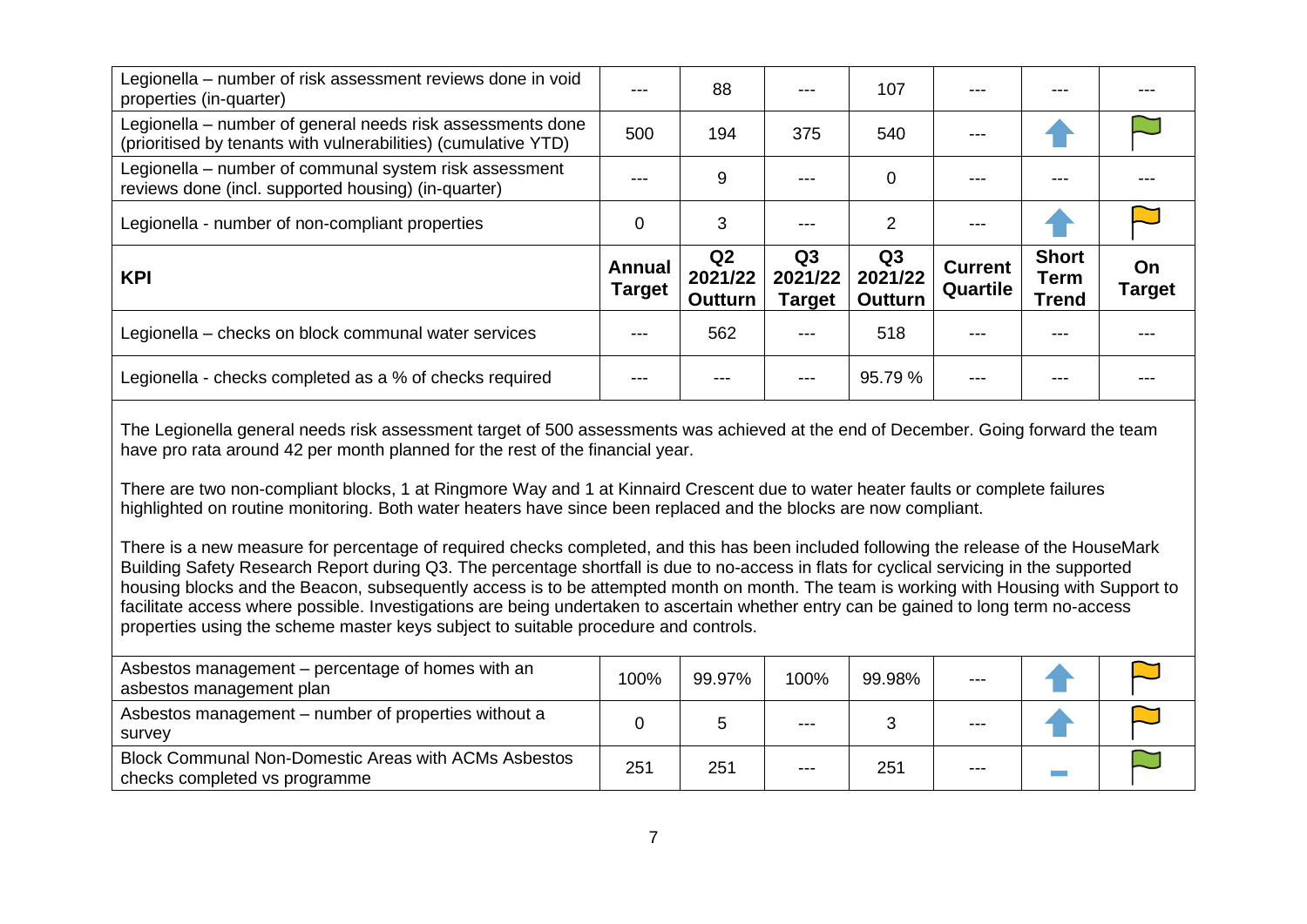| <b>Block Communal Non-Domestic Areas with ACMs Asbestos</b><br>checks – number of non-compliant properties                                                                                                                                                                                                                                                                                                                                                                                                                                   |    | 0    |          | 0     |  |  |  |  |  |  |
|----------------------------------------------------------------------------------------------------------------------------------------------------------------------------------------------------------------------------------------------------------------------------------------------------------------------------------------------------------------------------------------------------------------------------------------------------------------------------------------------------------------------------------------------|----|------|----------|-------|--|--|--|--|--|--|
| One of the 3 outstanding properties without a survey has an appointment booked on 11th January for completion. The other two are with<br>Tenancy Management and are awaiting dates.<br>The non-domestic area checks are complete for 2021/22.                                                                                                                                                                                                                                                                                                |    |      |          |       |  |  |  |  |  |  |
| Passenger lifts – monthly servicing completed vs programme                                                                                                                                                                                                                                                                                                                                                                                                                                                                                   | 23 | 9/23 |          | 23/23 |  |  |  |  |  |  |
| Number of overdue lift services                                                                                                                                                                                                                                                                                                                                                                                                                                                                                                              | 0  | 14   | $\Omega$ | 0     |  |  |  |  |  |  |
| At the end of the quarter all passenger lifts were compliant. There were six lifts which had an outstanding service in November, but these<br>were all attended by the contractor on 3rd December. We are aiming to re-tender the lift servicing contract in January, part of which will<br>identify any further service enhancements to the servicing program.<br>For further assurance, the Passenger Lift Engineering Insurance Inspections have also all been completed in the past 6 months meaning we<br>are also compliant with this. |    |      |          |       |  |  |  |  |  |  |
| There are 16 properties where a boiler is present in a bedroom and requiring<br>an additional CO alarm fitting. These have all been rebooked for the 2nd<br>Smoke Detectors and Carbon Monoxide Detectors<br>week in January onwards.                                                                                                                                                                                                                                                                                                        |    |      |          |       |  |  |  |  |  |  |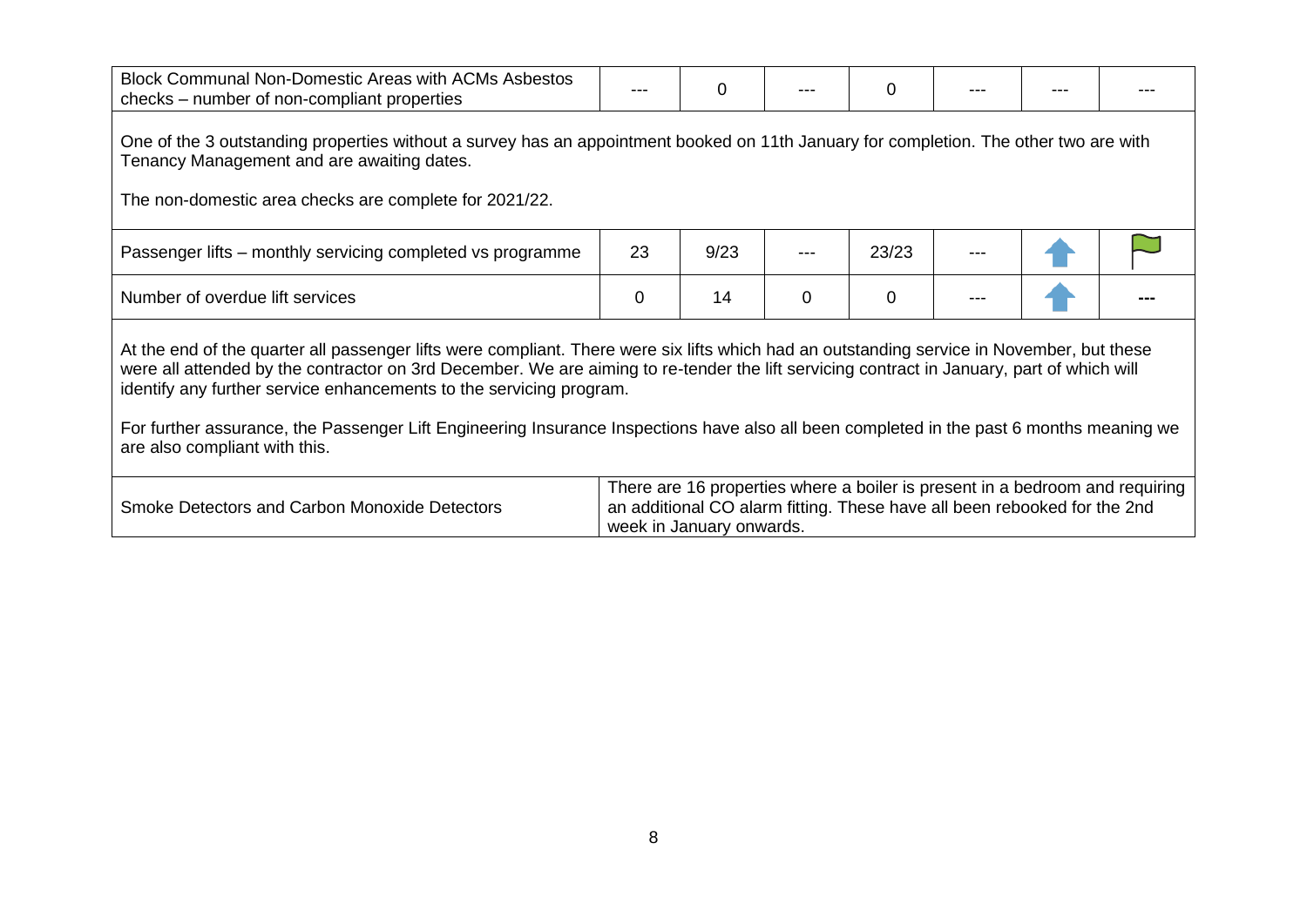### **Objective 3 – Build new homes in Plymouth and beyond**

| <b>KPI</b>                                                            | Current  <br><b>Target</b> | Q2<br>2021/22<br><b>Outturn</b> | Q3<br>2021/22<br><b>Target</b> | Q3<br>2021/22<br><b>Outturn</b> | <b>Current</b><br>Quartile | <b>Short</b><br><b>Term</b><br><b>Trend</b> | On<br><b>Target</b> |
|-----------------------------------------------------------------------|----------------------------|---------------------------------|--------------------------------|---------------------------------|----------------------------|---------------------------------------------|---------------------|
| Number of new affordable homes completed and<br>handed over (overall) | 202                        | 44                              | 120                            | 79                              |                            |                                             |                     |

# **Deliverable 3.1 – Build and buy more homes**

Progress on existing development schemes during this quarter delivered 35 homes added to PCH stock. These include the handover of PCH's first new homes of 17 flats in Sherford and completion of homes in Phase 4 and Phase 5, North Prospect and at the Meadowbrook development in Callington.

In April 2021, we forecast for 63 homes to be completed in Q3. Included in this figure were homes at Charter Way, Liskeard and St Helen's Walk, Whitleigh. These schemes forecast completions have been pushed on by at least 12 months. There has also been a delay in the completion of homes in Phase 4, North Prospect and at Tamerton Foliot due to labour and material shortages and other issues including statutory services.

Shared ownership sales have been strong this quarter with 12 completions taking place before the end December 2021. Six of these sales were for the Meadowbrook site in Callington. The first shared ownership home completed at Parsonage Farm in Newton Ferrers with a first tranche share of 75%.

The grant funding bid submitted in September 2021 under the Affordable Home Programme 2021-2026 has been successful allowing PCH to progress with St Helen's Walk garage site, and finally completing the outstanding funding gap for Phase 4, North Prospect.

Approvals have been granted to proceed with the development at Bath Street with potentially 147 affordable homes.

# **Deliverable 3.2 – Expand outside of Plymouth**

In December 2021 we entered into contract with Barratt Homes to deliver the S106 project for the first phase of their Treledan scheme on the outskirts of Saltash. This will provide a total of 107 new affordable homes; 65 for rent and 42 shared ownership.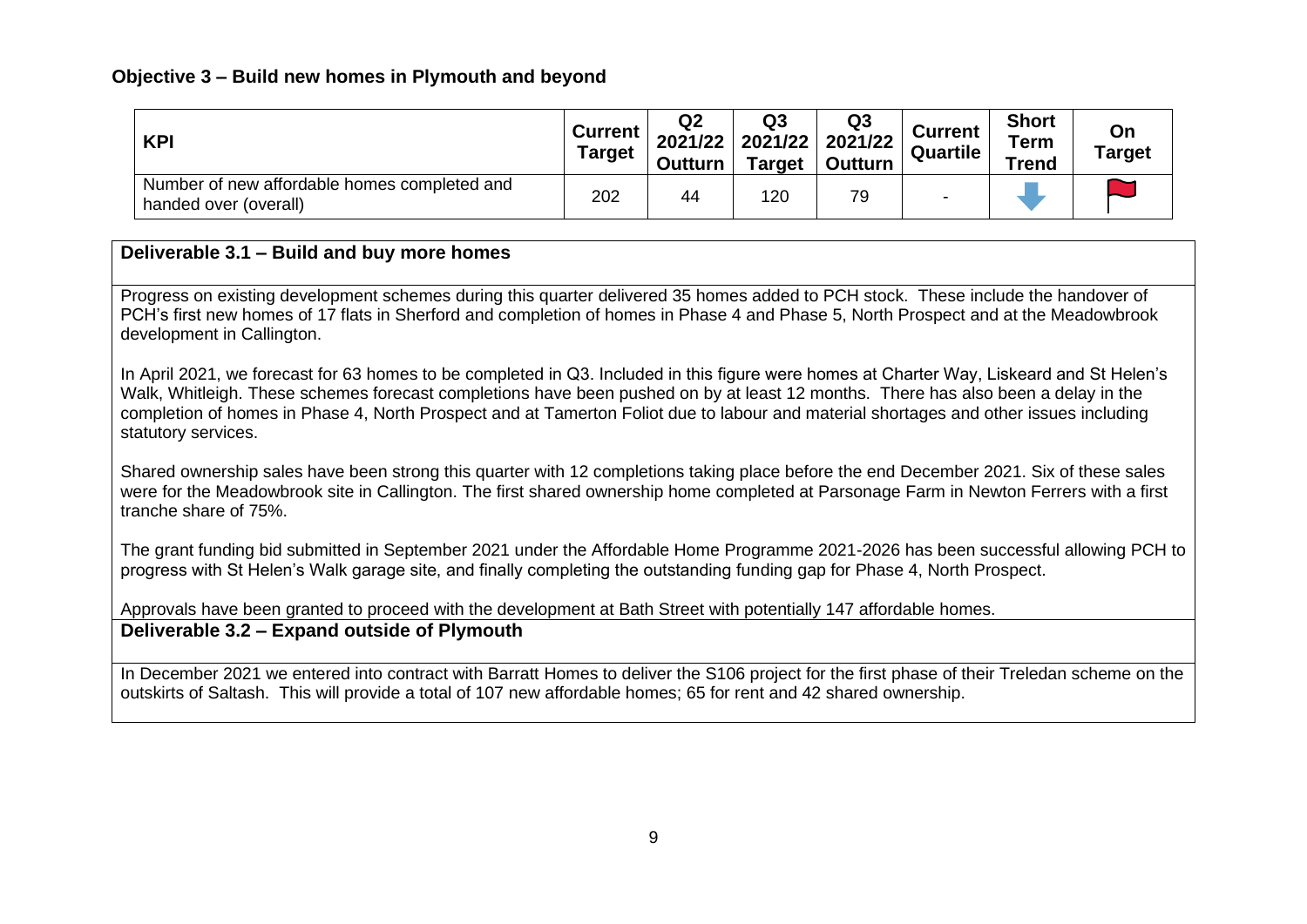#### **Objective 4 – Grow our business**

| <b>KPI</b>                                                                                       | <b>Current</b><br>Target | Q <sub>2</sub><br>2021/22<br><b>Outturn</b> | Q <sub>3</sub><br>2021/22<br><b>Target</b> | Q <sub>3</sub><br>2021/22<br><b>Outturn</b> | <b>Current</b><br>Quartile | <b>Short</b><br>Term<br><b>Trend</b> | On<br><b>Target</b> |
|--------------------------------------------------------------------------------------------------|--------------------------|---------------------------------------------|--------------------------------------------|---------------------------------------------|----------------------------|--------------------------------------|---------------------|
| Rent collected from current and former tenants as<br>a percentage of rent due (excl. arrears bf) | 100%                     | 99.21%                                      | 100%                                       | 98.03%                                      | 4 <sup>th</sup>            |                                      |                     |
| Total income / surplus from non-social housing<br>activity                                       | £1.104m                  | £890k                                       | £973k                                      | £1.123m                                     |                            |                                      |                     |
| Average number of days sickness per FTE (rolling<br>year)                                        | 8                        | 7.33                                        | 8                                          | 8.10                                        |                            |                                      |                     |
| Percentage of staff very or fairly satisfied with<br>PCH as their employer                       | <b>TBC</b>               | 63%*                                        | ---                                        | 66%                                         | $- - -$                    |                                      |                     |

| <b>KPI</b>                                               | <b>Forecast Q3</b> | <b>Budget Q3</b> | <b>Variance Q3</b> |
|----------------------------------------------------------|--------------------|------------------|--------------------|
| EBITDA Operating margin - Financial Strategy >25%        | 26%                | 25%              | 1%                 |
| EBITDA-MRI interest cover - Financial Strategy >150%     | 254%               | 194%             | 60%                |
| Net Debt per unit - Financial Strategy $<$ £15,000       | £7,991             | £10,240          | £2,249             |
| Gearing                                                  | 20%                | 25%              | 5%                 |
| Headline social housing cost per unit                    | £4.034             | £4.044           | £10                |
| Annual amount spent on the block refurbishment programme | £5.414m            | £6.216m          | £0.802m            |

# **Deliverable 4.1 – Provide a healthy financial and social return for reinvestment**

All financial KPIs are close to budget. The financial strategy calculations for the EBITDA operating margin and EBITDA-MRI interest cover include non-property depreciation in line with funder covenants. Note: the debt per unit calculation is on gross debt. The operating margin is slightly better than budget despite pressures in repairs as most of the contingency has now been released and recharge income from leaseholders for major works are significantly higher than assumed when the budget was set. EBITDA-MRI interest cover is better than budget as forecast debt is £30m lower than budgeted as well as lower interest rates. We are now drawing funds from the NatWest agreement from March 2021, which has a lower cost of funds than both the previous agreements. We have also recently drawn £2m on the new Barclay's facility. Gearing is lower because of the lower forecast debt for 31st March 2022.

Overall, the income from non-social housing activity has continued to give a higher surplus than expected at the end of Q3, as the income budget forecast reduced due to the impact from Covid. This also considers that the PCH Energy income at the end of December is £42k worse due to the average weather conditions over the summer alongside a more realistic prediction of payment levels from all panels. There were two new commercial lettings completed in the quarter and excellent arrears collection considering the current position in the retail and